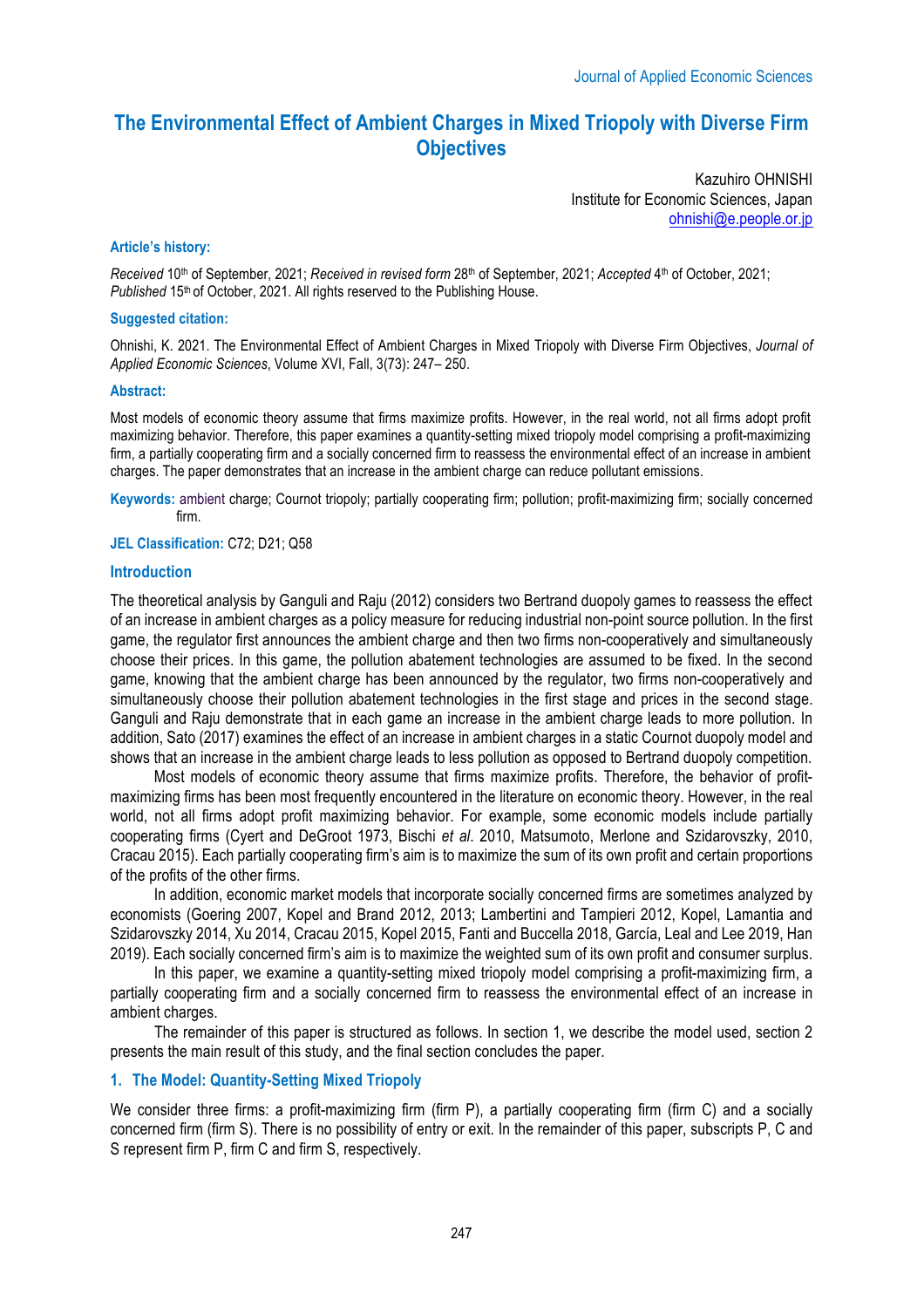.

The production quantity of firm *i* (*i* = P, C, S) is represented as *qi*. The inverse demand function is linear: *P*  $a - Q$ , where *P* represents the market price,  $Q = q_P + q_C + q_S$  is the aggregate demand, and  $q$  is a constant. The total amount of pollution generated by the firms is given by  $E = e (q_P + q_C + q_S)$ , where  $e \in (0, \infty)$  denotes the pollution abatement technology.

Firm *i*' s profit is given by:

$$
\pi_i = (a - Q)q_i - c_i q_i - m\left(eQ - \overline{E}\right),\tag{1}
$$

*where*  $c_i \in (0, \infty)$  represents firm *i*'s marginal cost of production and  $\bar{E}$  is the environmental standard. If  $eO \leq \bar{E}$ . then the regulator of the government will give the firms a subsidy of  $m$  ( $\bar{E}$  – eQ), whereas if  $eQ > \bar{E}$ , then the firms will be penalized by *m* ( $eO - \overline{E}$ ).

Firm C's objective function is given by:

$$
V_{\rm C} = \pi_{\rm C} + \beta \left( \pi_{\rm P} + \pi_{\rm S} \right) \tag{2}
$$

*where*  $\beta \in [0, 1]$  denotes the level of cooperation.

Firm S's objective function is given by:

$$
W_{\rm S} = \pi_{\rm S} + \theta CS \tag{3}
$$

*where*  $CS = \frac{1}{2}Q^2$  represents consumer surplus and  $\theta \in [0, 1]$  is the level of social concern.

We assume that all outputs obtained in Cournot-Nash equilibrium are non-negative. In the next section, we present the result of the mixed triopoly model.

## **2. Main Results of the Applied Model**

From (1), (2) and (3), we can derive the following reaction functions:

$$
R_{\rm p}(q_{\rm C}, q_{\rm S}) = \frac{a - c_{\rm p} - em - q_{\rm C} - q_{\rm S}}{2} \tag{4}
$$

$$
R_{\rm C}(q_{\rm P}, q_{\rm S}) = \frac{a - c_{\rm C} - (1 + 2\beta)em - (1 + \beta)q_{\rm P} - (1 + \beta)q_{\rm S}}{2},\tag{5}
$$

$$
R_{\rm S}(q_{\rm P}, q_{\rm C}) = \frac{a - c_{\rm S} - em - (1 - \theta)q_{\rm P} - (1 - \theta)q_{\rm C}}{2 - \theta} \tag{6}
$$

Solving these reaction functions simultaneously, we have the following equilibrium quantities:

$$
q_{\rm P}^* = \frac{\left(1-\theta+\beta\theta\right)a - \left(3-\beta-\theta+\beta\theta\right)c_{\rm P} + c_{\rm C} + \left(1-\beta\right)c_{\rm S} - \left(1-2\beta-\theta+\beta\theta\right)\text{em}}{4-2\beta-\theta+\beta\theta}
$$
\n
$$
q_{\rm C}^* = \frac{\left(1-2\beta-\theta\right)a + \left(1+\beta\right)c_{\rm P} - \left(3-\theta\right)c_{\rm C} + \left(1+\beta\right)c_{\rm S} + \left(1-4\beta+\theta+2\beta\theta\right)\text{em}}{4-2\beta-\theta+\beta\theta}
$$

$$
q_S^* = \frac{(1+2\theta-\beta\theta)a + (1-\beta-\theta+\beta\theta)c_P + (1-\theta)c_C - (3-\beta)c_S - (1-2\beta+2\theta-\beta\theta)em}{4-2\beta-\theta+\beta\theta}
$$

When  $e$  is given, the industrial emission quantity can be calculated as follows:

$$
e(q_{P}^{*} + q_{C}^{*} + q_{S}^{*}) = \frac{e[(3 - 2\beta)a - (1 - \beta)c_{P} - c_{C} - (1 - \beta)c_{S} - 3em]}{4 - 2\beta - \theta + \beta\theta}
$$
\n(7)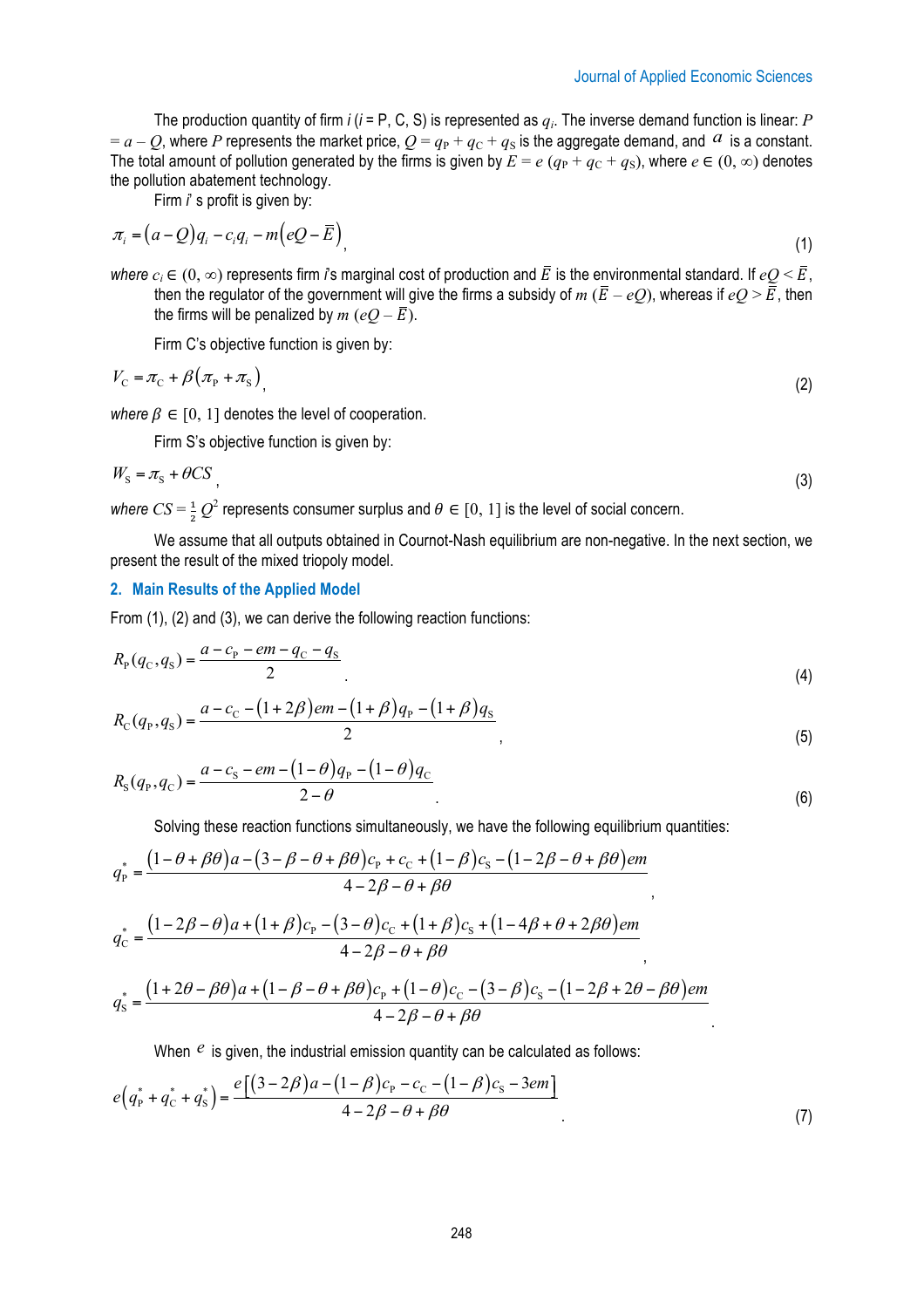Equation (7) is a function of the policy parameter m. Therefore, we can represent  $e(q_P^* + q_C^* + q_S^*)$  as a function  $E(m)$ . If  $E(m)$  is differentiated by m, then:

$$
E'(m) = -\frac{3e^2}{4 - 2\beta - \theta + \beta\theta}
$$
 (8)

We can now present the following proposition.

Proposition 1: In the quantity-setting mixed triopoly model,  $E'(m) < 0$ .

We find that the result of this proposition is the same as that obtained from profit-maximizing Cournot duopoly competition.

## **Conclusion**

We have examined a quantity-setting mixed triopoly model comprising a profit-maximizing firm, a partially cooperating firm and a socially concerned firm, and have demonstrated that an increase in the ambient charge can always lead to less pollution. We have found that the result of this study is the same as that obtained from profitmaximizing Cournot duopoly competition.

#### **References**

- [1] Bischi, G. I., Chiarella, C., Kopel, M., and Szidarovszky, F. 2010. *Nonlinear Oligopolies: Stability and Bifurcations.* Heidelberg, Germany: Springer-Verlag Berlin Heidelberg. DOI: https://doi.org/10.1007/978-3- 642-02106-0
- [2] Cracau, D. 2015. *The Effect of Strategic Firm Objectives on Competition.* In K. Ohnishi (Ed) Firms' Strategic Decisions: Theoretical and Empirical Findings, Volume 1, pp. 170-181. Sharjah, UAE: Bentham Science Publishers. Available at: https://www.eurekaselect.com/130048/chapter/the-effect-of-strategic-firm-objectives -on-competitio
- [3] Cyert, R. M., and DeGroot, M. H. 1973. An analysis of cooperation and learning in a duopoly context. *American Economic Review,* 63(1): 24-37.
- [4] Fanti, L., and Buccella, D. 2018. Profitability of corporate social responsibility in network industries. *International Review of Economics,* 65(3): 271-289. DOI: https://doi.org/10.1007/s12232-018-0297-8
- [5] Ganguli, S., Raju, S. 2012. Perverse environmental effects of ambient charges in a Bertrand duopoly. *Journal of Environmental Economics and Policy,* 1(3): 289-296. DOI: https://doi.org/10.1080/21606544.2012.714972
- [6] García, A., Leal, M., and Lee, S.-H. 2019. Endogenous timing with a socially responsible firm. *Korean Economic Review,* 35(2): 345-370. DOI: https://doi.org/10.22841/kerdoi.2019.35.2.003
- [7] Goering, G. E. 2007. The strategic use of managerial incentives in a non-profit firm mixed duopoly. *Managerial and Decision Economics,* 28(2): 83-91. DOI: https://doi.org/10.1002/mde.1307
- [8] Han, L. 2019. Partial ownership for a public firm and corporate social responsibility. *Theoretical Economics Letters,* 9: 2447-2455. DOI: https://doi.org/10.4236/tel.2019.97155
- [9] Kopel, M. 2015. Price and quantity contracts in a mixed duopoly with a socially concerned firm. *Managerial and Decision Economics,* 36(8): 559-566. DOI: https://doi.org/10.1002/mde.2707
- [10] Kopel, M., and Brand, B. 2012. Socially responsible firms and endogenous choice of strategic incentives. *Economic Modelling,* 29(3): 982-989. DOI: https://doi.org/10.15266/KEREA.2018.27.1.001
- [11] Kopel, M., and Brand, B. 2013. Why do socially concerned firms provide low-powered incentives to their managers? SSRN Electric Journal. Available at: https://ssrn.com/abstract=2269192
- [12] Kopel, M., Lamantia, F., and Szidarovszky, F. 2014. Evolutionary competition in a mixed market with socially concerned firms. Journal of *Economic Dynamic & Control,* 48: 394-409. DOI: https://doi.org/10.1016/j.jedc.2014.06.001
- [13] Lambertini, L., and Tampieri, A. 2012. Corporate social responsibility and firms' ability to collude. In: Boubaker, S., Nguyen, D. K. (Eds.), *Board Directors and Corporate Social Responsibility*, pp: 167-178. London: Palgrave Macmillan.